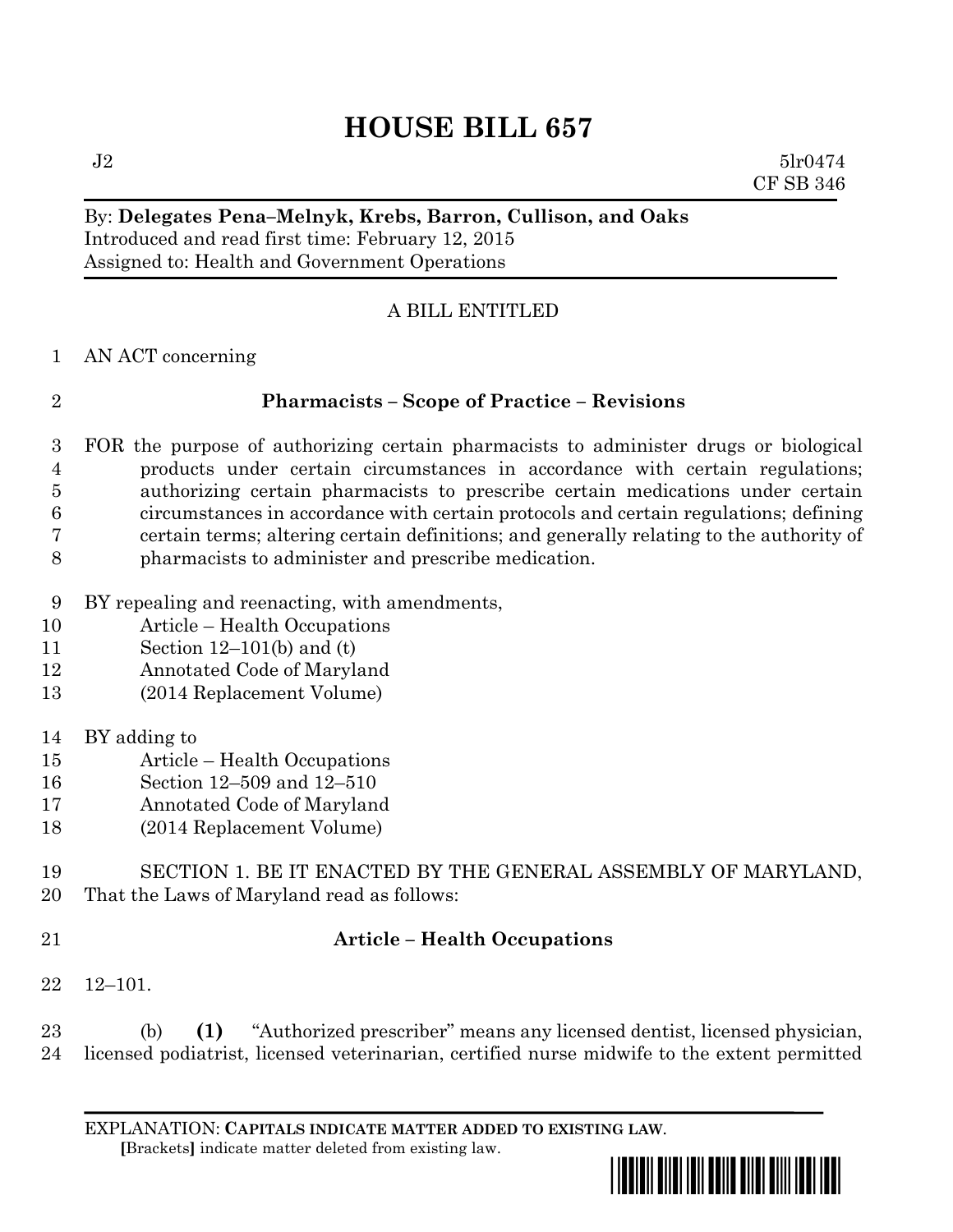in § 8–601 of this article, certified nurse practitioner to the extent permitted in § 8–508 of this article, or other individual authorized by law to prescribe prescription or nonprescription drugs or devices. **(2) "AUTHORIZED PRESCRIBER" INCLUDES A LICENSED PHARMACIST IN ACCORDANCE WITH § 12–510 OF THIS TITLE.** (t) (1) "Practice pharmacy" means to engage in any of the following activities: (i) Providing pharmaceutical care; (ii) Compounding, dispensing, or distributing prescription drugs or devices; 10 (iii) Compounding or dispensing nonprescription drugs or devices; (iv) Monitoring prescriptions for prescription and nonprescription drugs or devices; (v) Providing information, explanation, or recommendations to patients and health care practitioners about the safe and effective use of prescription or nonprescription drugs or devices; (vi) Identifying and appraising problems concerning the use or monitoring of therapy with drugs or devices; (vii) Acting within the parameters of a therapy management contract, as provided under Subtitle 6A of this title; 20 (viii) Administering vaccinations in accordance with § 12–508 of this title **OR OTHER DRUGS AND BIOLOGICAL PRODUCTS IN ACCORDANCE WITH § 12–509 OF THIS TITLE**; (ix) Delegating a pharmacy act to a registered pharmacy technician, pharmacy student, or an individual engaged in a Board approved pharmacy technician training program; (x) Supervising a delegated pharmacy act performed by a registered pharmacy technician, pharmacy student, or an individual engaged in a Board approved pharmacy technician training program; **[**or**]** 29 (xi) Providing drug therapy management in accordance with § 19–713.6 of the Health – General Article**; OR (XII) PRESCRIBING DRUGS IN ACCORDANCE WITH § 12–510 OF** 

**THIS TITLE**.

#### **HOUSE BILL 657**